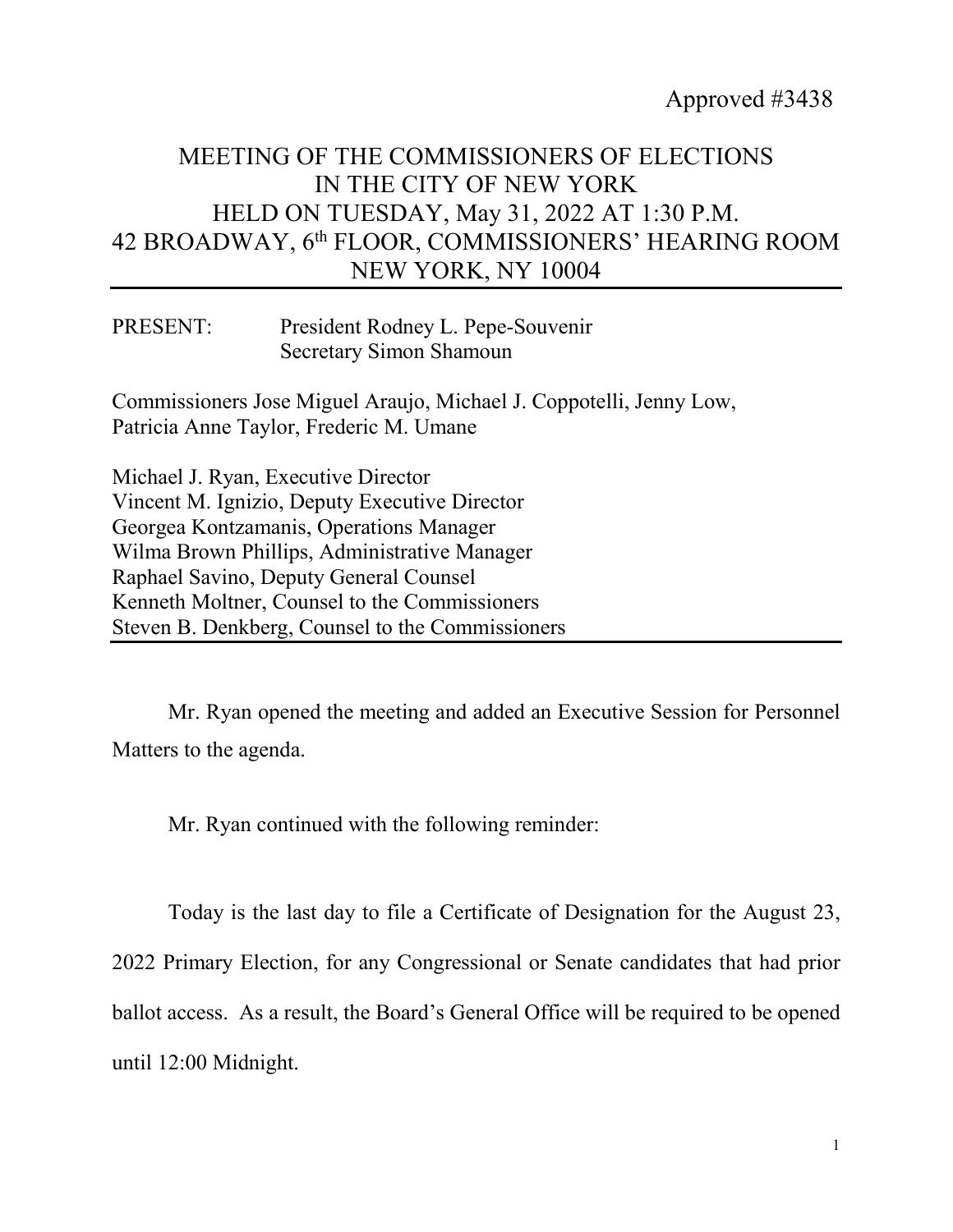The calendars for the new Designating Petition and Independent Nominating Petition filing periods, can be located on the Board's website at, [www.vote.nyc.](http://www.vote.nyc/)

The final district maps for United States Congress and New York State Senate, were received by the Board of Elections on Saturday, May 21, 2022. The staff immediately commenced the work required to reapportion the Election Districts, based on those new lines and new mapping environments. The borough office staff was brought into the General Office to make adjustments to the work that had previously been completed, and was required to be redone.

All work was verified and proofed, and the new updated maps were sent to the Department of City Planning to GEO Code all voter addresses on Wednesday, May 25, 2022.

Mr. Ryan thanked the Department of City Planning and their staff for working with the Board staff once again, to complete this process within 48 hours.

The Board was able to shut down all agency systems over the weekend, to resync the AVID database with the new district information. The AVID system was started up again this morning.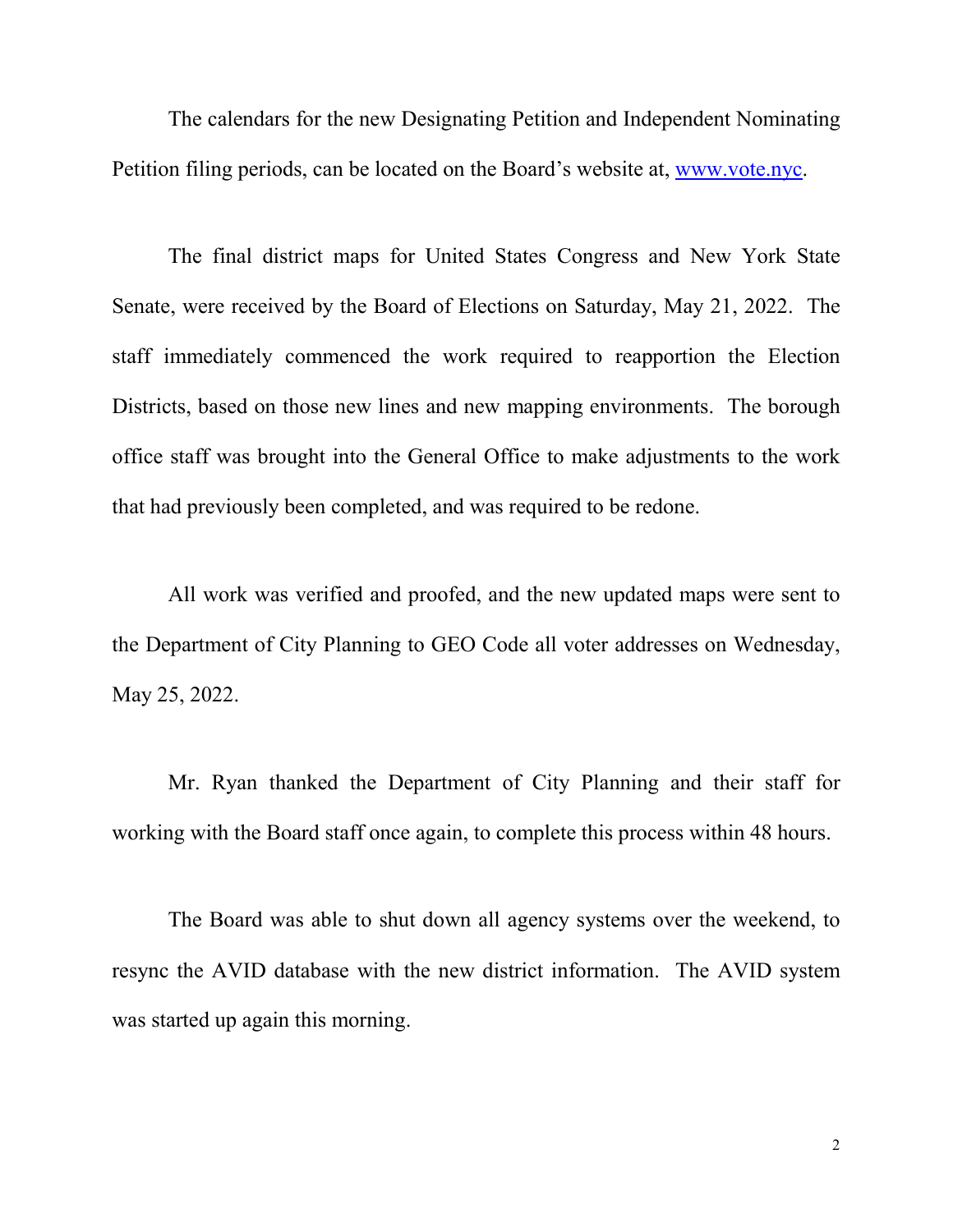The Board is currently maintaining two databases: one for the June 28, 2022 Primary Election district lines, and one for the August 23, 2022 Primary Election district lines. Once the June 2022 Primary Election is completed, the two databases will be merged.

Mr. Ryan expressed the Board's appreciation for the partnership and support of both N-TIER Technology, LLC and SageSmith Consulting, LLC and commended the work that the Board staff was able to complete within 10-days while also conducting the Special Election in the 58<sup>th</sup> Assembly District in Kings County.

Mr. Ryan thanked the borough teams and MIS Department staff for a job well done, and noted that with hope and prayer we will not have to do this process again until the time when the City Council district lines are drawn.

Commissioner Umane moved to adopt the minutes of the May 17, 2022 Commissioners Meeting. President Pepe-Souvenir seconded the motion, which was adopted unanimously.

Mr. Ryan provided an update on the Special Election that was held on May 24, 2022, in the 58th Assembly District in Kings County.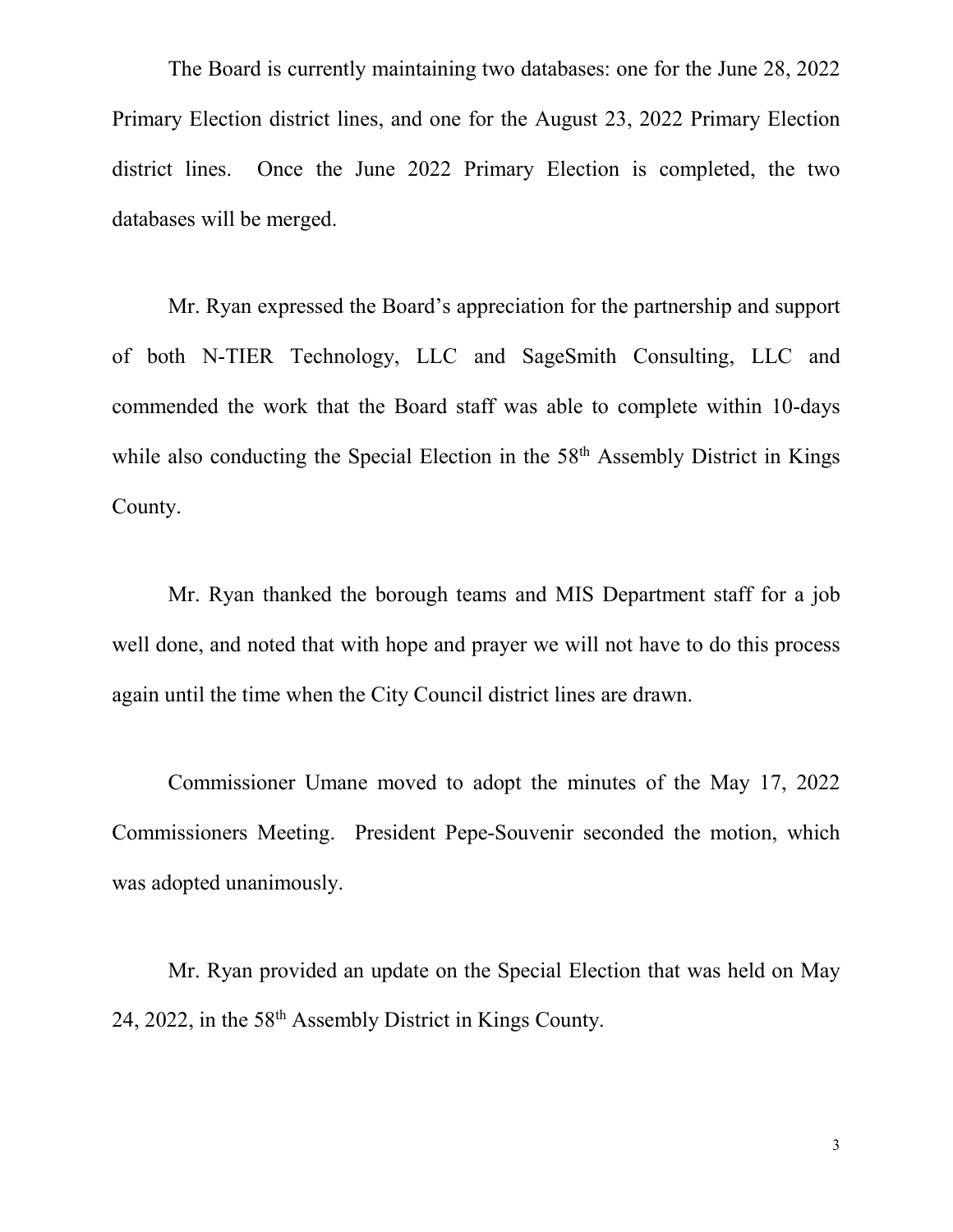- The Special Election has concluded.
- Not including Affidavit Ballots, or any additional Absentee Ballot received, a total of 2,384 votes were cast in the 58<sup>th</sup> Assembly District. This includes votes cast during Early Voting, on Election Day, and Absentee Ballots canvassed under the new canvassing law and the procedures associated that enacted into law earlier this year.
- For the 9 days of Early Voting, a total of 285 voters voted, and a total of 1,965 voters voted on Election Day.
- During this Special Election, there were 3 Early Voting Sites and 28 Election Day Poll Sites.
- 1,558 individual pieces of voting equipment and related items were deployed. Accessibility Equipment was installed at 14 Poll Sites, to meet the Board's ADA compliance requirements.
- 562 Poll Workers worked on Election Day.
- A total of 56 calls and 9 emails were received requesting assistance, but none of those calls were related to the Special Election.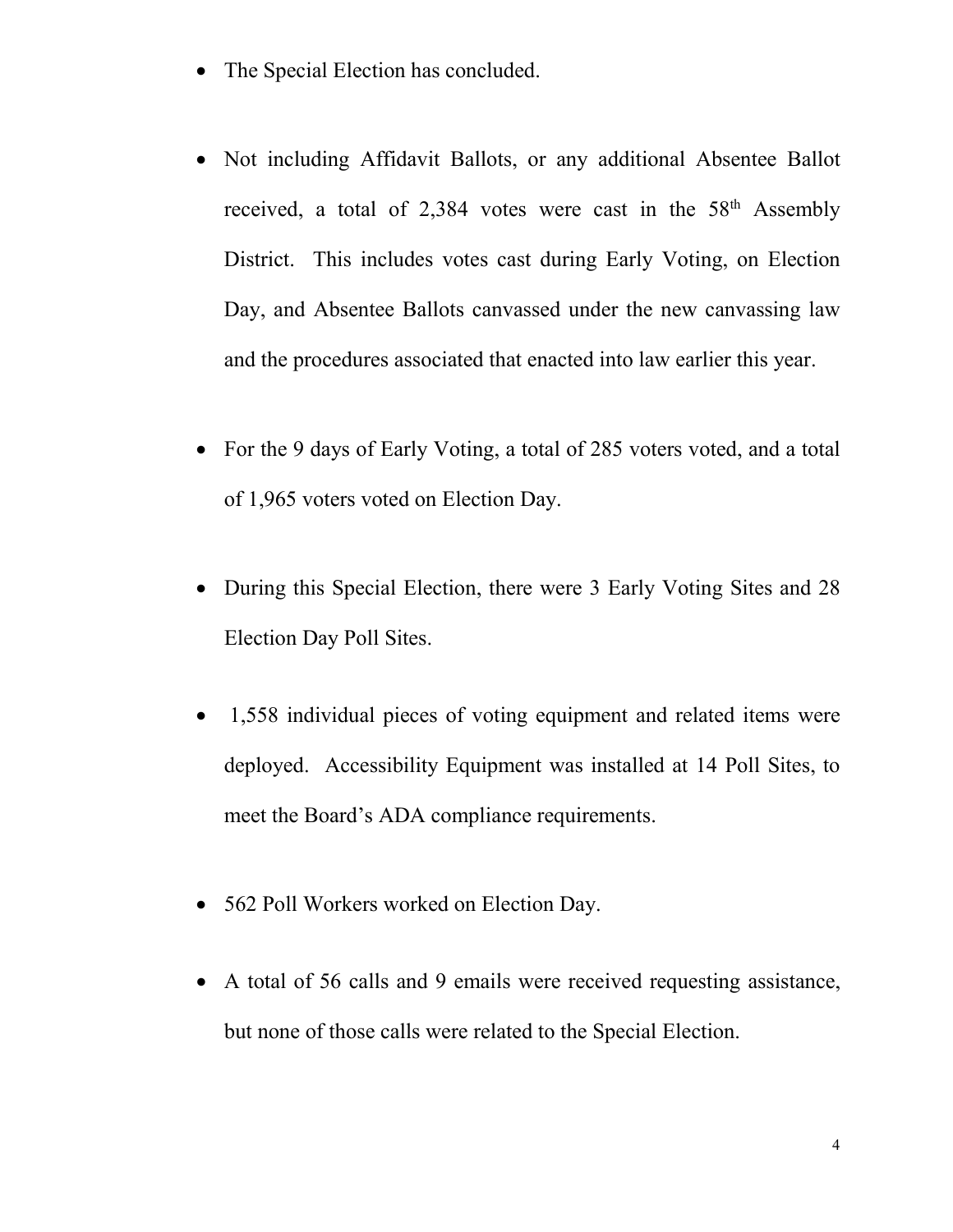- Post-Election preparations began once the Polls were closed, and is in progress, including the preliminary review of Absentee Ballots.
	- To date, a total of 64 Affidavit Ballots were received;
	- A total of 958 Absentee Ballots were mailed, excluding Accessible Ballots;
	- A total of 39 Military Ballots were mailed;
	- To date out of the total Ballots mailed, 230 Ballots have been received back;
	- A total of 205 Ballots have been marked valid, and with the new canvass procedures in place, the totals were included in the Board's Election Night Reporting;
	- A total of 25 Ballots were marked invalid;
	- A total of 6 Cure Notices have been mailed out; To date, no Cure Notices have been received or expired; there are 6 notices that are due for submission: 5 notices, are due by Friday, June 3, 2022 and 1 notice is due by Monday, June 6, 2022.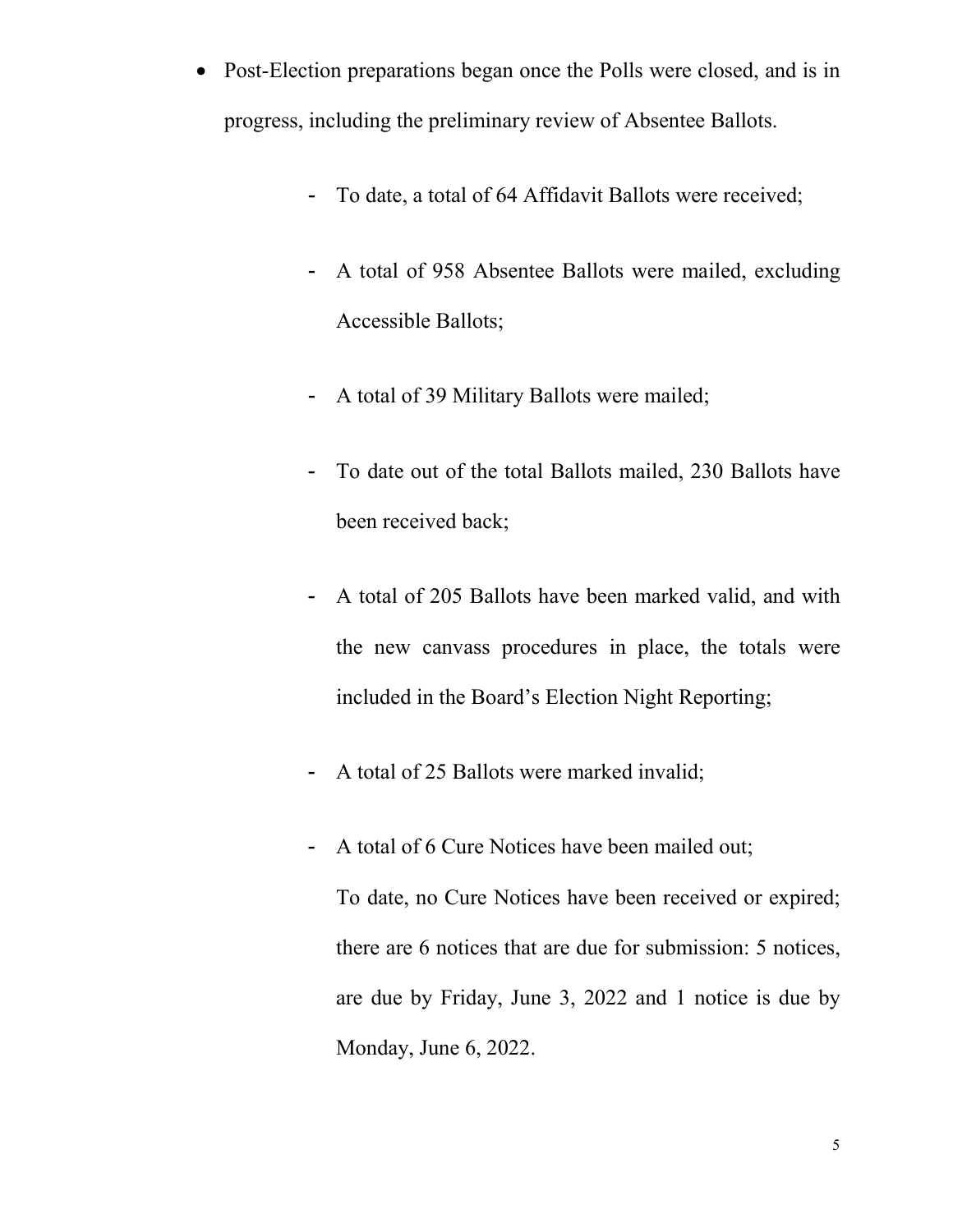Today is the last day for the Board to receive a timely, postmarked Absentee Ballot, and the last day to receive a timely, postmarked Military Ballot is, Monday, June 6, 2022.

The canvass of Absentee Ballots is ongoing, and the Board would like to certify the results of this Special Election at the next Board meeting, scheduled to be held on Tuesday, June 7, 2022, pending no additional Cure deadlines.

Mr. Ryan requested that the Commissioners designate a Committee of 4 Commissioners who serve as the Board of Canvassers to certify the Special Election, in the 58th Assembly District as early as Friday, June 3, 2022 at 2:00 PM, in the event that any outstanding ballots are returned by that time. This will allow the Borough staff to get a jump on their preparations for the upcoming June 28, 2022, Primary Election.

The following Commissioners will serve as the Board of Canvassers on Friday, June 3, 2022 at 2:00 PM, to certify the results of the May 24, 2022 Special Election in that was held in the 58th Assembly District, in Brooklyn:

| President Pepe-Souvenir | <b>Secretary Shamoun</b> |
|-------------------------|--------------------------|
| Frederic M. Umane       | Jenny Low                |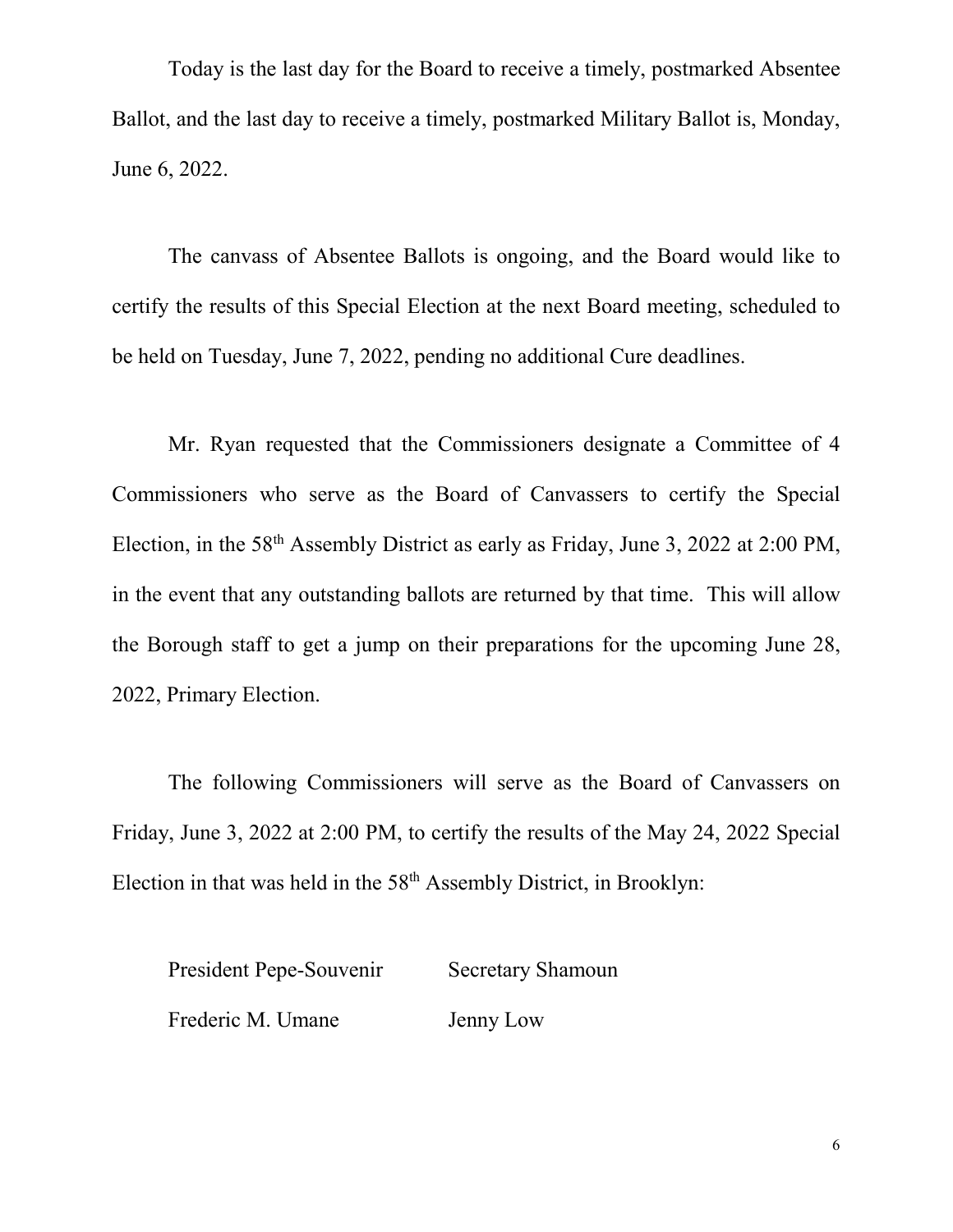The meeting notice will be post on the Board's website today, at [www.vote.nyc.](http://www.vote.nyc/)

Raphael Savino, Deputy General Counsel, addressed the Commissioners Committee regarding changes that were made to the Board's Designating Petition and Opportunity to Ballot Petition rules that are being presented today for their consideration and approval.

Mr. Savino stated that the Legal Department restored the language that was previously removed from the Designating and Opportunity to Ballot Petitions. Changes were made to Section H-1 that pertains to the requirement of Specifications of objections, and specifically for Party Positions as set forth in the Election Law. Revisions were also made to the Sample Coversheets, to add a location for the Candidate or Agent to include their printed name. The revised Petition rules and coversheet have been placed on the Board's website.

Commissioner Araujo moved to adopt the revisions that were made by the Legal Department. Commissioner Low seconded the motion, which was adopted unanimously.